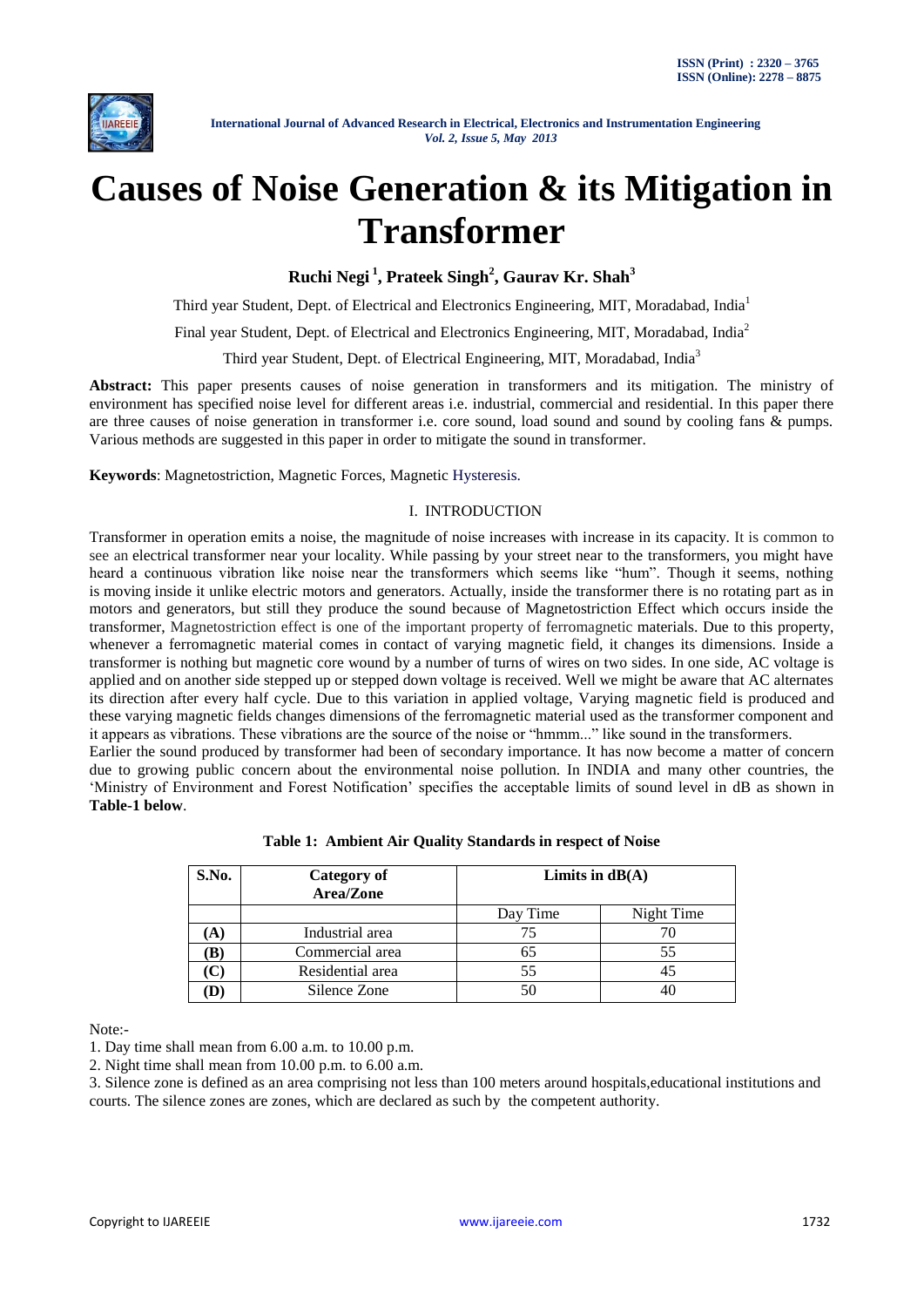

## II. SOURCES OF SOUND GENERATION IN TRANSFORMER

There are three basic sources 5of sound generation in power transformer as shown in **Figure-1.**



**Figure 1: Transformer Sound**

**1. Core Noise:** Transformer Noise is caused by a phenomenon called Magnetostriction, which occurs inside the transformers. Magnetostriction is a phenomenon by which a metallic objects experiences a distortion in its shape when it is placed inside a magnetic field. The objects can experience a change in the dimensions, expansion or contraction. Inside a transformer, the core, which is made in the form of laminated sheets, also undergoes expansion and contraction due to the changing magnetic flux. This expansion and contraction occurs twice in an ac cycle. The fundamental frequency of the noise or vibration is double that of the frequency of the power supply. Thus, a supply with a frequency of 50 Hz will cause noise or vibration whose fundamental frequency is 100 Hz.



**Figure 2: Magnetostriction**

**2. Load Noise:** Load noise is caused by vibrations in tank walls, magnetic shields, and transformer windings due to the electromagnetic forces resulting from leakage fields produced by load currents. These electromagnetic forces are proportional to the square of the load currents.

The load noise is predominantly produced by axial and radial vibration of transformer windings. However, marginally designed magnetic shielding can also be a significant source of sound in transformers. A rigid design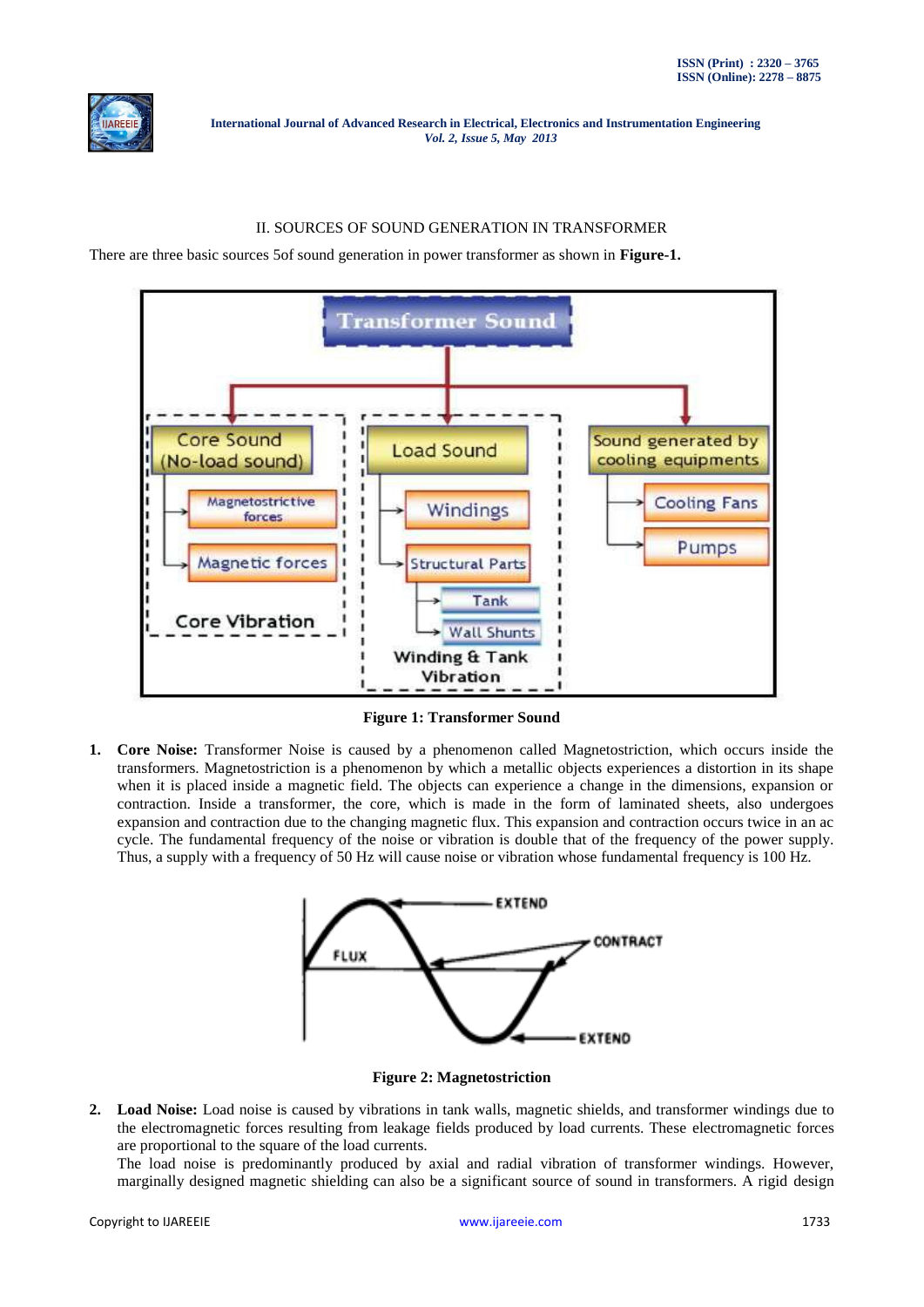

for laminated magnetic shields with firm anchoring to the tank walls can greatly reduce their influence on the overall load sound levels.

The frequency of load noise is usually twice the power frequency. An appropriate mechanical design for laminated magnetic shields can be helpful in avoiding resonance in the tank walls. The design of the magnetic shields should take into account the effects of overloads to avoid saturation, which would cause higher sound levels during such operating conditions.

The presence of harmonics in load current and voltage, most especially in rectifier transformers, can produce vibrations at twice the harmonic frequencies and thus a sizeable increase in the overall sound level of a transformer.

Through several decades, the contribution of the load noise to the total transformer noise has remained moderate. However, in transformers designed with low induction levels and improved core designs for complying with low sound-level specifications, the load-dependent winding noise of electromagnetic origin can become a significant contributor to the overall sound level of the transformer.

**3. Fan and Pump Sound:** Power transformers generate considerable heat because of the losses in the core, coils, and other metallic structural components of the transformer. Fans that blow air over radiators or coolers remove this heat. Noise produced by the cooling fans is usually broadband in nature. Cooling fans usually contribute more to the total noise for transformers of smaller ratings and for transformers that are operated at lower levels of core induction.

### III. MITIGATION OF TRANSFORMER SOUND

The various methods are used for mitigation of transformer sound are as follows:

#### **(a).No-Load sound mitigation:**

**Flux density:** No-load sound level of core mainly depends on Magnetostriction and magnetic forces. The magnitude of Magnetostriction could be reduced by lowering flux density. Flux density is inversely proportional to the core weight. Therefore, that if we reduce the flux density in order to reduce the sound, core weight increases which in turn increases the cost.

**Choice of CRGO material:** CRGO material, which is used for making the core, should have properties such as low loss, high permeability and low noise generation from core.



**Figure 3: B-H Curve for magnetic materials**

**(b)Magnetic Hysteresis Loops For Soft And Hard Materials:** Magnetic Hysteresis results in the dissipation of wasted energy in the form of heat with the energy wasted being in proportion to the area of the magnetic hysteresis loop. Hysteresis losses will always be a problem in AC transformers where the current is constantly changing direction and thus the magnetic poles in the core will cause losses because they constantly reverse direction.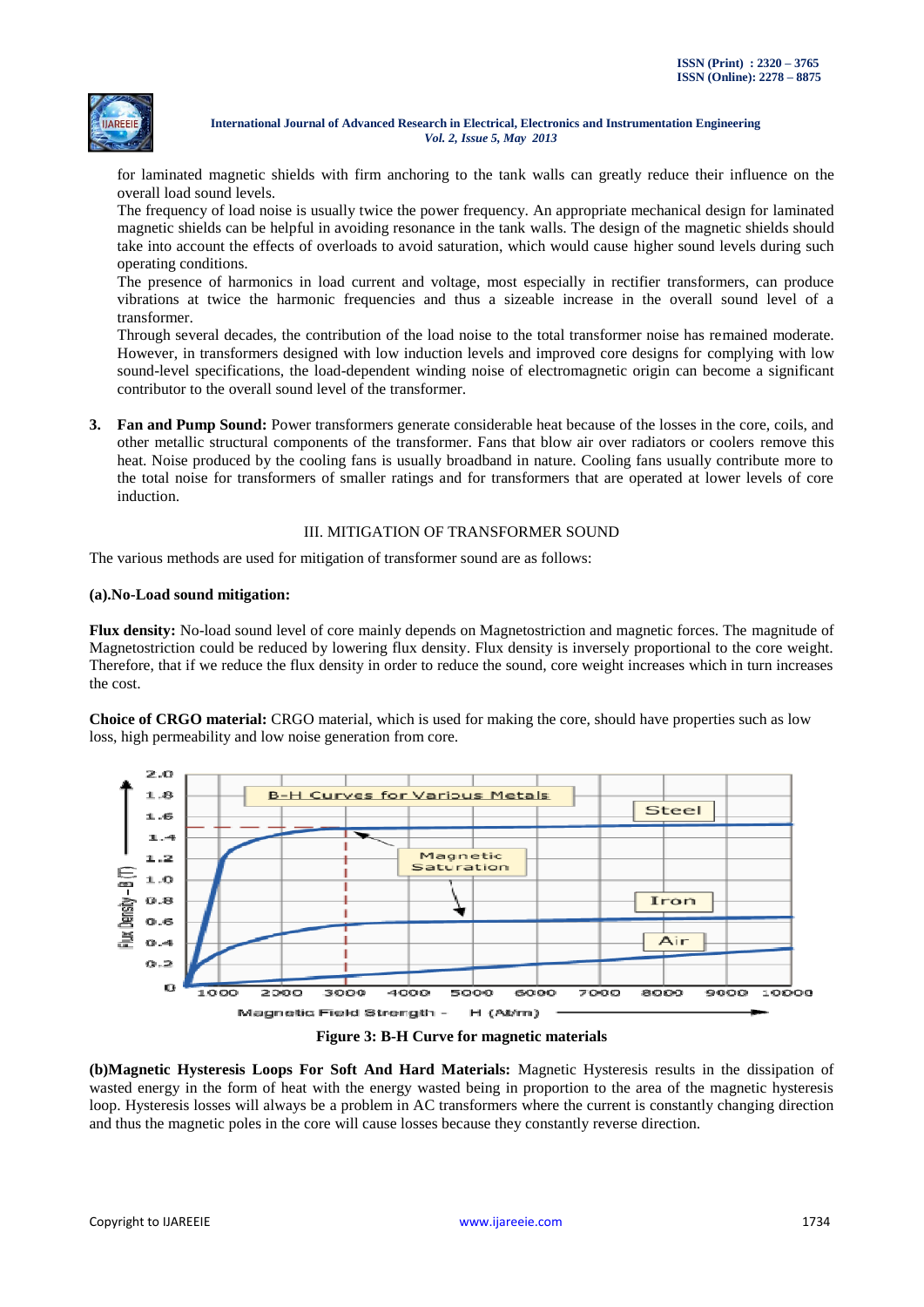



**Figure 4: Magnetic Hysteresis Loops**

Rotating coils in DC machines will also incur hysteresis losses as they are alternately passing north the south magnetic poles. The shape of the hysteresis loop depends upon the nature of the iron or steel used and in the case of iron which is subjected to massive reversals of magnetism, for example transformer cores, it is important that the B-H hysteresis loop is as small as possible.

**(c) Cooling fans & oil pumps sound mitigation:** Standard size of fan used are 18 & 24 inch with speed of 900-950 rpm and their sound level is in the range of 64-65dB. The fan noise is a function of speed and circumfential velocity. If the size of fans will be reduced number of fans increases. Therefore, it is better to increase number radiators. Therefore, ONAN cooling is preferred than ONAF cooling.



#### IV. CONCLUSION

Transformer cores can make acoustical noise like humming and rattling. The mechanisms that cause this noise inside the core have been explained. Proper transformer design, wiring, and, above all, grounding, are the only effective means of reducing the three types of noise problems. Grounding should be controlled and use the lowest impedance path possible (i.e., bonding) to the central reference ground system to insure maximum attenuation of noise sources. To achieve the maximum protection from a transformer, not only must it be applied properly, but also the transformer should be one specially designed for isolation usage. Since this process can"t be stopped so the question arises is how to reduce this kind of noise. There are many ways to achieve that, one of the ways include sound insulation which can be done by:

- 1. We can use cushion padding and oil barriers which can help in insulating the sound of vibration and hence it will reduce the noise appearing to the users.
- 2. Insulation of sound from Ground and Air near to the transformers.
- 3. Using proper innovation designs and materials like stiffeners while constructing the walls of the transformer tanks.

Some of the other ways that can be used are proper fixing and clamping of the laminations and frames of the transformers. If further reduction in audible noise is desired for a given transformer construction, the designer can reduce the peak flux density.